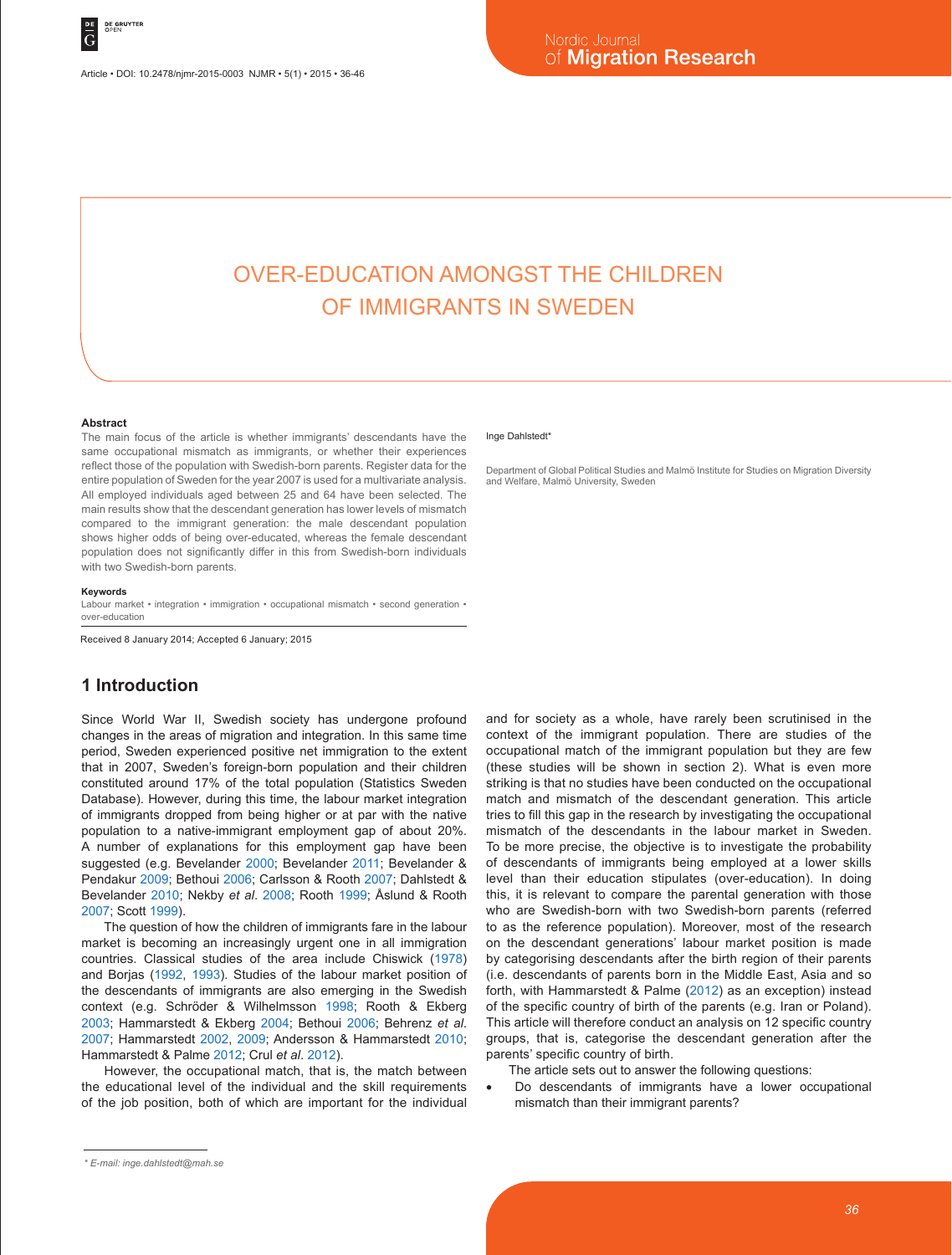- Are there differences in occupational mismatch between the reference population and descendants?
- Is there a difference in the occupational mismatch between those descendants who have one parent born outside of Sweden and those who have two parents born outside of Sweden?
- Does the country of origin of the parent affect the occupational match of his or her descendants?

The article makes use of register data for the year 2007 provided by Statistics Sweden in order to analyse the employed population between 25 and 64 years of age. A descriptive analysis is followed by a set of logistic regressions that control for a number of human capital-related variables. The advantages of using the register data include the highly reliable information about the core variables used (i.e. education, employment and skills level of the job) and the fact that the entire population of the studied groups can be analysed (both foreign-born and descendants born in Sweden).

This introduction is followed by a section on previous research, starting with a presentation of international research and concluding with research focusing on the Swedish labour market. The data and method are then presented and are followed by a presentation of the empirical results. The article ends with a concluding discussion of the results and a summary.

### **2 Theory and earlier research**

In line with human capital theory (Becker 1964; Schultz 1961) stressing the importance of education for economic integration, this study analyses the over-education among the children of immigrants in Sweden. The basic idea behind the theory is that a higher skill and/or education level of the individual should in turn lead to better economic integration. However, skills and education are not perfectly transferable between countries, which could delay both labour market entrance and occupational match of immigrants relative to natives (Chiswick & Miller 2009). Since children of immigrants do obtain skills and education of the 'destination' country, they should have similar occupational matching levels as natives.

On the one hand, mismatch could be due to the individual choices of labour market entrants starting to climb the career ladder, or could also be a way of getting a foothold in the labour market in order to start a career (Groot & Maassen van den Brink 2000). From these perspectives, mismatch could be regarded as something temporary and something related to age. However, mismatch as a result of personal choice does not have to be temporary. There may be situations where an individual opts for a job for which he or she is over-educated, for monetary or other reasons (Sicherman 1991).

On the other hand, mismatch could be more or less forced upon the individual due to discriminatory practices and/or a devaluation of the individual's human capital, such as education. (Upon arrival in the new country an individual can still use the education but the education is valued less than in the country of origin. This means the individual need to upgrade the education in order to benefit fully from the education.) As discussed in Dahlstedt (2011), the migrant generation can be mismatched as a result of discriminatory practices or signalling problems (Chiswick & Miller 2009). Signalling theory (Spence 1973) stipulates that employers use the educational level of the workers as an indicator or a signal of the workers' productivity. In the context of labour market participation of immigrants this means that employers may find it difficult to interpret the signals (educations) of migrant workers and thereby also find it difficult to decide the productive capability. This is something that should affect the immigrated generation but not the descendant generation since the descendant generation is more likely to have Swedish education.

Extensive research has been carried out on the labour market outcomes of immigrants' descendants in international migration research (for an early example see Child 1943; for more recent research see e.g. Borjas 1993; Portes & Rumbaut 1996, 2001; Crul *et al*. 2012). The picture painted in this research includes lower labour market participation, lower employment rates and lower wages compared to 'natives'. Van Ours & Veenman (2002) found that descendants in the Netherlands showed a lower level of labour market participation, and also that those who participated were less likely to have a job. Algan *et al*. (2009) found that in France, Germany and the UK, 'there is a clear indication that – in each country – labour market performance of most immigrant groups as well as their descendants is  $-$  on average worse than that of the native population, after controlling for education, potential experience and regional allocation' [Algan *et al*. 2009: 24. For Denmark see Skyt Nielsen *et al*. (2001); for France, Belzil & Poinas (2008); for the US, Chiswick & DebBurman (2003); and for Canada, Tu (2010)].

The labour market position of the descendant generation is weaker than that of the population with native-born parents, which Borjas (1993) suggests is in some respects due to inheritance: 'the wage of second-generation ethnic groups crucially depends on the wage of the first-generation national origin group' (Borjas 1993: 133).

Although a considerable amount of international research is available on occupational match and mismatch (see e.g. Bauer 2002; Brynin & Longhi 2009; Groeneveld & Hartog 2004; Groot & Maassen van den Brink 2000; Hung 2008; Kiker *et al*. 1997; Rubb 2003; Sicherman 1991), very few studies of mismatch are related to immigrants in the labour market, as stated in the introduction. Notable exceptions include Berggren & Omarsson (2001), Oscarsson & Grannas (2001, 2002), Bevelander & Lundh (2007), Green *et al*. (2007), Chiswick & Miller (2009), Dahlstedt (2011), Kalfa & Piracha (2013), Nielsen (2007) and Nordin *et al*. (2008). To my knowledge, no research has been conducted on the descendant generation in Sweden or elsewhere.

However, there is research focusing on other aspects of the labour market position of descendants to immigrants, such as unemployment, employment and wage levels. This points in a similar direction to that of international research. For example, Schröder & Wilhelmsson (1998) showed that the risk of Swedish-born youth being unemployed increased by a third if one of the parents was foreignborn. Hammarstedt (2002) showed that the descendants' wages were dependent on the parents' country of birth, and that the wage level was to some degree inherited from the parental generation. Hammarstedt (2009) also showed that differences in income were likely to occur after several generations.

A similar result can be found in Rooth & Ekberg (2003), who indicate that the labour market outcome depends on the parents' country of birth, where individuals with parents born in European countries (excluding Southern Europe) have a similar position in the labour market to those with Swedish-born parents. Individuals with parents from Southern European and non-European countries are more likely to be unemployed and have lower earnings. An additional finding is that for individuals with one Swedish-born parent, there is less likelihood of being unemployed compared to those with two foreign-born parents. According to Behrenz *et al*. (2007), most of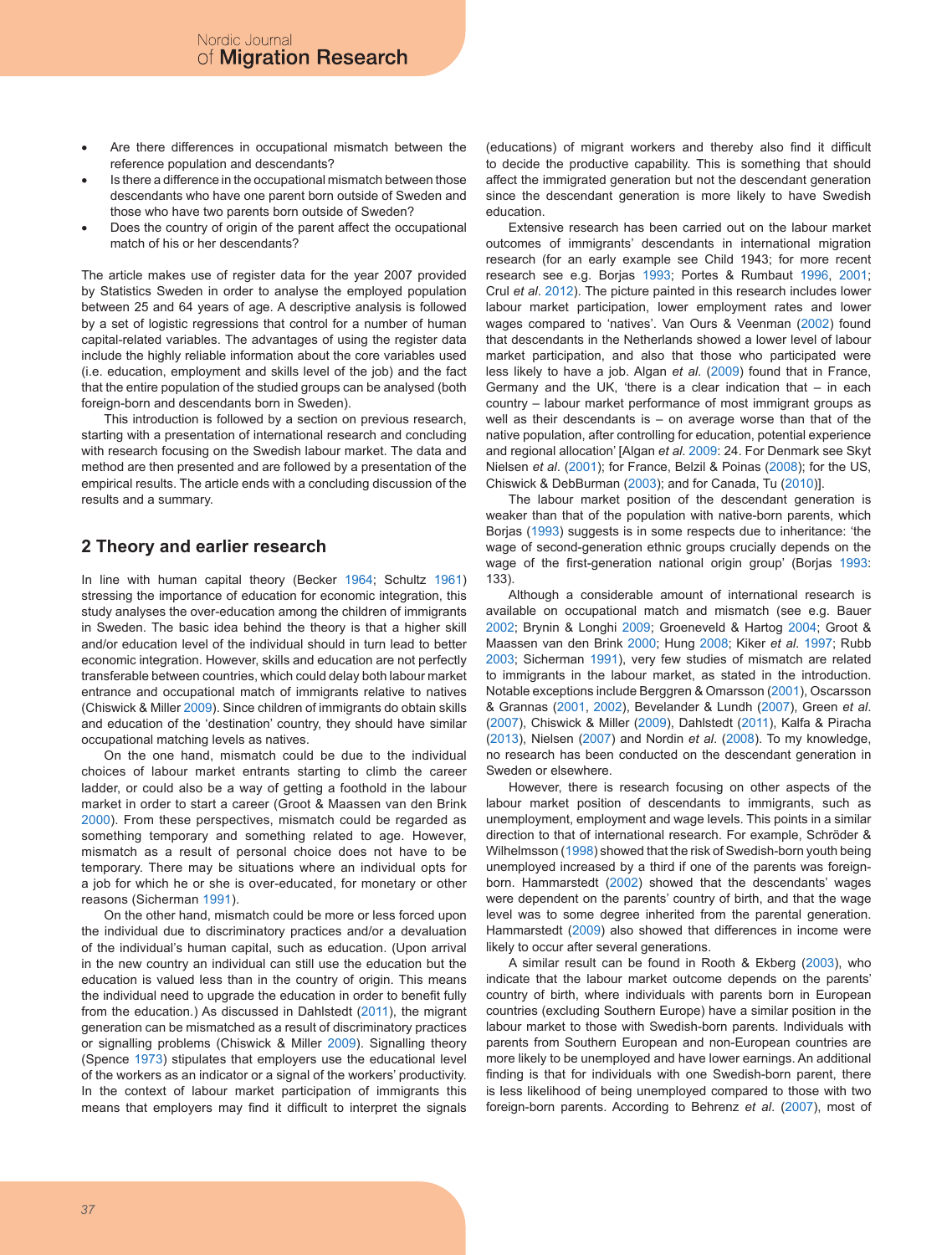the differences in income can be explained by lower probabilities of having a job (Behrenz *et al*. 2007: 171).

There seems to be a certain amount of inter-generational transmittance between the parental and the descendant generation. Andersson & Hammarstedt (2011) found this to be the case with regard to self-employment, Hammarstedt & Ekberg (2004) found the same for participation in social assistance and unemployment benefits and Hammarstedt & Palme (2012) found it in earnings mobility. This means that when the parental generation experiences difficulties in the labour market, for example groups from Africa and the Middle East, the descendant experiences similar difficulties.

The findings from the studies that focus on the occupational match and mismatch of immigrants in the Swedish labour market points in a similar direction as the international research. These studies suggest that immigrants who are not working at a matching level are more likely to work at a level that is below their skills level (educational level), while natives are more likely to work at a level above their skills level (see Bevelander & Lundh 2007; Oscarsson & Grannas 2001, 2002; Andersson Joona *et al*. 2014). Dahlstedt (2011) has found that immigrants work at a lower skills level than their education stipulates to a greater extent than natives. At the same time, there are considerable differences between immigrant groups. Dahlstedt also found that the type of education is important: general education (education that does not lead to a vocational certificate) increases the probability of being mismatched compared to vocational education (education that leads to a vocational certificate).

Regardless of the cause of the mismatch, there is evidence of an income penalty for those working at a mismatched level (Kalfa & Piracha 2013; Nordin *et al*. 2008, Andersson Joona *et al*. 2014). This means that the individual does not get the right payback for the educational effort expended (the right payback for investments in the human capital). In this way, they do not have the same opportunities to make use of their educational level as those who are working on a level that is in accordance with their education.

To summarise the discussion, the descendant generation seems to have a weaker position in the labour market, with lower employment rates and wages. To a certain extent this depends on the descendant's parents' position in the labour market. What could be expected in terms of mismatch in the descendant generation is a rather difficult question, mainly due to the lack of research on mismatch among descendants. However, the research that has been done on the mismatch of the immigrant generation could give us some clues as to what to expect. For instance, it could be expected that descendants would have higher levels of mismatch compared to the reference population, but lower levels than the parental generation, due to education received in Sweden. Variations between different groups of descendants could also be expected, as well as differences relating to parental composition. The picture painted in the previous research also supports these expectations. In general, the descendant generation has a weaker labour market position than the Swedish-born population with two Swedish-born parents in terms of employment rates, unemployment rates and wages. On the other hand, the labour market position depends, to a certain degree, on the parent's position in the labour market (Hammarstedt 2002; Andersson & Hammarstedt 2011) and also where the parents come from (Rooth & Ekberg 2003).

### **3 Data & method**

#### *3.1 Population and variables*

The statistical information used comes from the STATIV database provided by Statistics Sweden (SCB) for the year 2007. The studied population is the employed population between the ages of 25 and 64. At the age of 25, the majority of the population is likely to have graduated from university, and the official retirement age in Sweden is 65. The sample amounts to 3,595,292 individuals (1,833,423 men and 1,761,869 women).

#### *3.2 Selection of groups*

As already indicated, Sweden has had a positive net migration since the Second World War. During the period immediately following the war, and up to the beginning of the 1970s, labour migrants who were needed in Swedish industries dominated the migration. These migrants largely came from the Nordic and European countries. After the oil crisis in the 1970s, the labour unions put pressure on the government to discontinue its labour migration policy. As a consequence, labour migration came to a halt and was replaced by refugees and family reunion migrants [for an extensive discussion on the Swedish migration history see Lundh & Ohlsson (1999) and Svanberg & Tydén (2005)]. After the 1970s, people from Southern Europe and non-European countries dominated the migration.

The selection of groups has been governed by the size of the descendant generation, that is, the number of descendants between 25 and 64 who are employed and where information about the educational and occupational level is available. This means that the selection depends on the age distribution and the employment rate of the specific group.

This also means that most of the studied groups are those that first came to the country during the labour migration period or before, and that the majority of the chosen groups are European, since they have been in Sweden the longest and therefore have a larger descendant generation. More recently arrived groups would have been interesting to include, but due to the age distribution and the employment rate in these groups, this was not possible. Iraqi and Somali descendants can serve as an example. In these groups, only 1–2% are aged between 25 and 64 and employed (see Bevelander & Dahlstedt, 2012 for a discussion on the age distribution and employment rate among descendants). This means that there is a forced selection bias in the choice of groups, meaning that the studied groups have an age distribution and employment rate that is suitable for analysis in this article.

Groups such as the Finns, Germans, Danes and Estonians either pre-date the labour migration period or arrived during the labour migration period. Italians, Greeks and Turks also arrived during the labour migration period, as did the first wave of Yugoslavians. A second wave of Yugoslavians came during the Balkan War in the 1990s. The Polish group came during 1970s and 1980s. The Chilean migration to Sweden reached its first peak in the early 1970s and a second peak in the 1980s. These groups, together with UK migrants, all have a descendant generation that is large enough to facilitate an analysis of the occupational mismatch. The Indian group is also included in the study. Apart from being the most recent group, it is also the smallest (a total of 839 individuals).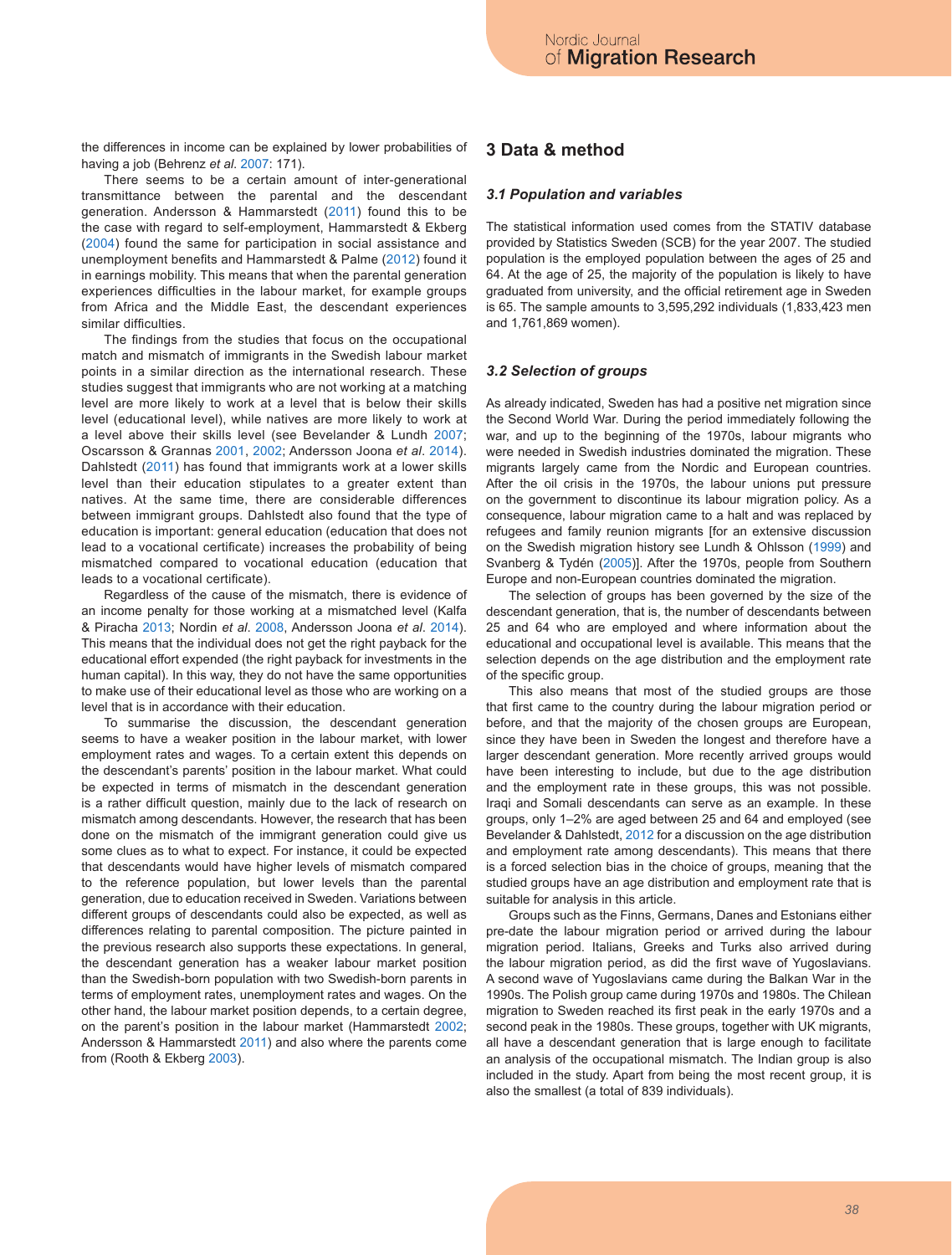In this study, the descendant generation is defined as individuals born in Sweden and having one or two foreign-born parents. There are two reasons for this. The first is to determine whether there is an effect from having one parent born in Sweden, and if there is, whether this is different if the father or mother is born in Sweden. The second is to ensure that there are enough individuals in each of the 12 studied descendant groups.

#### *3.3 Variables*

The dependent variable in the analysis is occupational match. This variable is calculated by using the Job Analysis method. The Job Analysis method relies on a systematic evaluation of the educational requirements for each job, undertaken by professional job analysts (Hartog 2000). An example is The International Labour Organization's International Standard of Classification of Occupations 1988 (ISCO 88). In this article, the Job Analysis is employed by using The Swedish Standard Classification of Occupations 1996 (SSYK 96). SSYK 96 classifies occupations in a hierarchical framework according to the type of work performed and the skill levels necessary for completing the work. SSYK 96 is connected to the national educational index (SUN2000) that classifies education according to level and type. These two indexes are divided into four levels, each of which is connected, as can be seen in Table 1. In this way, the proportion of the population working at a level that matches their education, the proportion working at a higher level (under-educated) and the proportion working at a lower level (over-educated) can be calculated.

The educational index SUN2000 is also used to distinguish between different types of education. At the secondary and university levels, it is possible to distinguish between general and vocational education (see Dahlstedt & Bevelander 2010; Dahlstedt 2011 for a discussion).

#### *3.4 Regression models*

In order to calculate the effect of belonging to a certain group and generation on the probability of being over-educated, a number of logistic regressions are made separately for the male and female population controlling for standard human capital variables. In the base regression (A), only the control variables age, age squared,<sup>1</sup> marital status, type of education, years since migration and years since migration squared are included. Age and age squared are continuous variables, as are years since migration and years since migration squared. Type of education and marital status are both categorical variables. A dummy variable has been created for both these variables.

The second regression (B) controls for belonging to a certain generation. The reference group is Swedish-born with two Swedishborn parents, with the immigrant generation set to one and the descendant generation set to two. In regression (C), the analysis is more detailed, in that the immigrant and descendant generations are divided into 12 specific country groups, with the same reference group as before.

Regressions (D) and (E) are created in order to see the effects of the parental composition. These regressions only include the descendent population with Swedish-born parents and the reference population. In regression (D), a variable is created that divides the studied country groups into two categories: two parents born in the specific country and one parent born in the specific country. Regression (E) measures the effect of having a mother and/or father born outside Sweden. In all the regressions, the dependent variable is over-educated (1) or not (0).

| <b>Education (SUN2000)</b>                     | Occupational level (SSYK 96)  |                   |                                                                           |                                                  |
|------------------------------------------------|-------------------------------|-------------------|---------------------------------------------------------------------------|--------------------------------------------------|
|                                                | <b>Elementary occupations</b> | Low level workers | Technicians, associate<br>professionals and lower<br>managerial positions | <b>Professionals and</b><br>managerial positions |
| Compulsory (1)                                 | Match                         | Under-educated    | Under-educated                                                            | Under-educated                                   |
| Secondary (2)                                  | Over-educated                 | Match             | Under-educated                                                            | Under-educated                                   |
| Post-secondary education<br>$<$ 3 years (3)    | Over-educated                 | Over-educated     | Match                                                                     | Under-educated                                   |
| Post-secondary education<br>$\geq$ 3 years (4) | Over-educated                 | Over-educated     | Over-educated                                                             | Match                                            |

*Table 1. Occupational match definition*

*Note: The three digit level is used in both. Source: Statistics Sweden*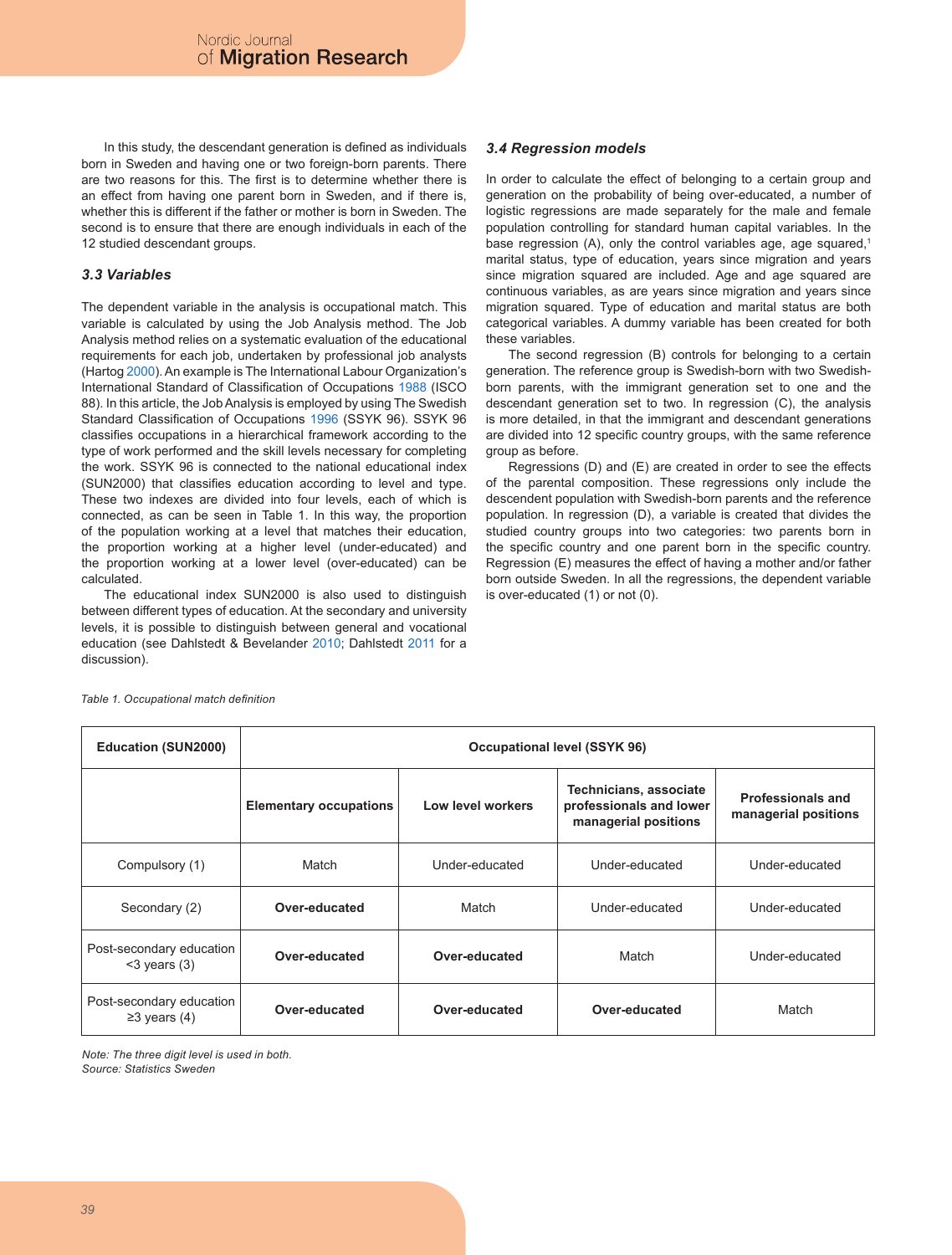### **4 Empirical results**

#### *4.1 Descriptive statistics*

In Tables 2 and 3, the over-education rate for the studied groups is shown divided by generation, gender and parental composition. The pattern visible for the immigrant generation is the same pattern as Dahlstedt (2011) showed, in that almost all immigrant groups have a higher over-education rate than the reference population. Only Finnish men and women and Turkish women have a lower over-education rate than the reference group. Another pattern that is recognisable is that women have higher over-education rates than men (Dahlstedt 2011).

As expected, there are considerable differences between the descendant groups. In the male population, the over-education rate spans from 13% (Denmark) to 25.6% (Chile), whereas in the female population, the span is from 18.2% (Denmark) to 32% (Chile).

Compared to the reference group, almost all descendant groups in the male population have higher over-education rates (except Danish and Finnish males). The same can be seen in the female population (with the exception of Danish, Estonian and Italian females) All other male and female groups have a higher overeducation rate, which suggests that the descendent generation has a weaker position in terms of over-education rates compared to the reference group. This weaker position could be due to discrimination, but could also have other causes, such as differences in types of

*Table 2. Proportion of over-educated in the employed population (age group: 25–64) by groups, gender and generation*

|                    | % Over-educated |             |            |             |
|--------------------|-----------------|-------------|------------|-------------|
|                    | Men             | Men         | Women      | Women       |
| Reference<br>group | 14.6            |             | 19.0       |             |
|                    | Immigrants      | Descendants | Immigrants | Descendants |
| Chile              | 25.2            | 25.6        | 25.9       | 32.0        |
| Denmark            | 16.3            | 13.1        | 20.7       | 18.2        |
| Estonia            | 26.7            | 17.1        | 49.0       | 18.5        |
| Finland            | 12.0            | 14.7        | 18.2       | 21.0        |
| Greece             | 21.3            | 22.5        | 21.5       | 28.1        |
| India              | 28.7            | 23.8        | 32.6       | 30.0        |
| Italy              | 19.9            | 16.7        | 22.6       | 19.4        |
| Poland             | 26.9            | 21.3        | 33.9       | 24.5        |
| Turkey             | 18.1            | 18.4        | 14.4       | 20.7        |
| Germany            | 21.1            | 16.5        | 25.8       | 20.0        |
| UK                 | 28.1            | 22.2        | 24.4       | 26.7        |
| Yugoslavia         | 24.1            | 18.1        | 23.5       | 23.3        |
| Other              | 30.1            | 17.0        | 32.1       | 20.6        |
| <b>Total</b>       | 15.9            |             |            | 20.2        |

*Source: Statistics Sweden, own calculations*

education and differences in the age composition of the groups (a younger population means more labour market entrants, which could mean a higher over-education rate).

In comparison to the parental generation the picture is somewhat different. Chilean, Finnish, Greek and Turkish descendants all have higher over-education rates than their respective parental generation, both among the male and female population, which is contrary to expectations. Among the female population, the UK descendants also have higher over-education rates than the parental generation. The remaining descendant groups all have lower rates compared to their parental generation.

*Table 3. Employed Swedish-born generation by parental composition (age group: 25–64 years)*

|                                                    | % Over-educated |      |                                               |      |
|----------------------------------------------------|-----------------|------|-----------------------------------------------|------|
|                                                    | Men             |      | Women                                         |      |
|                                                    |                 |      | Two parents One parent Two parents One parent |      |
| Sweden                                             | 14.6            |      | 19.0                                          |      |
| Chile                                              | 26.1            | 25.0 | 32.1                                          | 32.0 |
| Denmark                                            | 12.4            | 13.2 | 16.4                                          | 18.5 |
| Estonia                                            | 18.7            | 16.7 | 17.6                                          | 18.7 |
| Finland                                            | 13.9            | 15.1 | 20.5                                          | 21.2 |
| Greece                                             | 23.5            | 21.3 | 27.3                                          | 28.7 |
| India                                              | 23.3            | 23.9 | 42.3                                          | 27.0 |
| Italy                                              | 15.0            | 17.0 | 13.0                                          | 20.2 |
| Poland                                             | 26.2            | 19.7 | 28.5                                          | 23.3 |
| Turkey                                             | 18.7            | 17.2 | 20.2                                          | 22.3 |
| Germany                                            | 13.5            | 16.8 | 15.9                                          | 20.5 |
| UK                                                 | 18.8            | 22.3 | 36.9                                          | 26.4 |
| Yugoslavia                                         | 19.0            | 16.6 | 22.0                                          | 25.1 |
| Other<br>countries                                 | 19.3            | 16.6 | 21.9                                          | 20.1 |
| Father<br>Swedish-<br>born, mother<br>foreign-born | 15.8            |      |                                               | 20.2 |
| Mother<br>Swedish-<br>born, father<br>foreign-born | 16.3            |      |                                               | 21.5 |
| Both foreign-<br>born                              | 16.3            |      | 20.9                                          |      |
| Total                                              | 14.8            |      | 19.2                                          |      |

*Note: One parent born in the specific group means that the other is Swedishborn.*

*Source: Statistics Sweden, own calculations*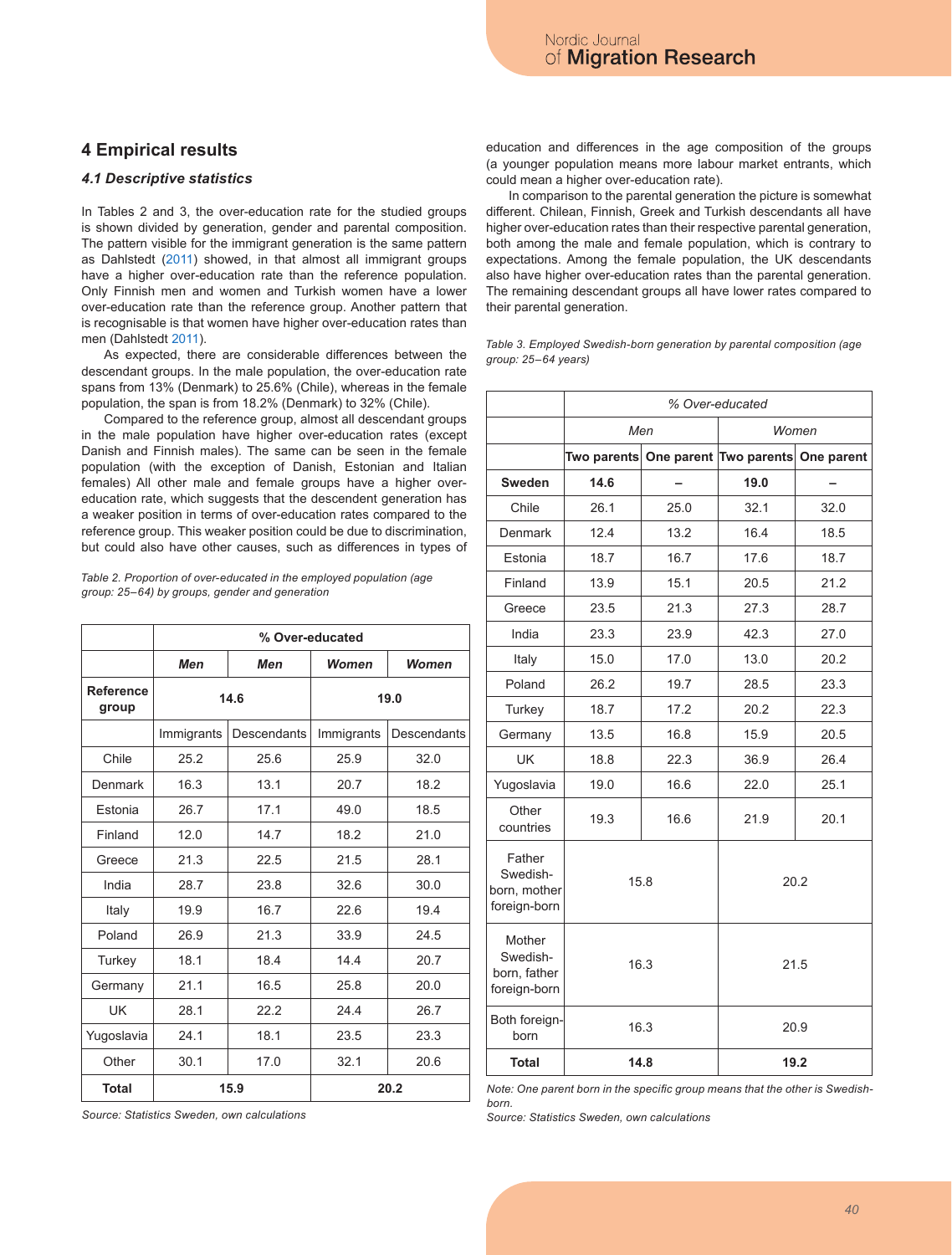In Table 3, the descendant generation is divided into gender, group and parental composition. As is the case with Table 2, there is no clear-cut pattern among the male population. Six of the studied groups (Chile, Estonia, Greece, Poland, Turkey and Yugoslavia) show the expected pattern of lower levels of over-education for those with one Swedish-born parent compared to those with two foreignborn parents. Among the female population, fewer groups (India, Poland, UK) show the expected pattern.

In the last rows of Table 3, the descendant generation as a whole is divided according to whether the mother or father is foreign-born. What is interesting here is that there is either only a small difference or none at all between those with two foreign-born parents and those with a foreign-born mother or father. The differences in the female population are even smaller.

#### *4.2 Regressions*

A set of logistic regressions have been made in order to control the findings from the descriptive analysis. The first set (A–C) is made in order to see whether there is any difference between the descendant groups and the reference group on the one hand and the immigrant generation on the other whilst controlling for a number of variables. The second set of regressions (D and E) is made in order to see whether there are any differences in the mismatch due to parental composition. These regressions are made separately for the male and the female population.

#### *4.2.1 Belonging to a descendant group*

In Table 4, regressions (A–C) are displayed for the male population. Regression (A) is a base regression with only control variables. In this regression, we can see that age reduces the risk of being overeducated, which means that the older a person is, the lower the risk. Having a general education also increases the odds of being overeducated.

In regression (B), a dummy variable is included in the regression to control for belonging to either the immigrant generation or the descendant generation. The descendant generation has statistically significant higher odds of being over-educated compared to the reference population, and on the other hand, has lower odds compared to the immigrant generation.

In regression (C), the immigrant and descendant variables have been split into the studied groups. In comparison to the reference population, two descendant groups show lower odds of being overeducated than the reference population, namely the Danish and Finnish groups. This was also visible in the descriptive statistics, where the Danish and Finnish groups had about the same or lower over-education rates than the reference population. In addition, we can also see that two groups do not differ significantly from the reference population, the Italian and Yugoslavian descendants.

Compared to the respective immigrant generation, all descendant groups display lower odds of being over-educated than the immigrant generation; this is according to the expectations.

In Table 5, the regressions (A–C) are displayed for the female population. In regression (A), we can see that age decreases the odds, and having a general education increases the odds. In regression (B), it is interesting to note that the descendant generation as a whole does not statistically differ from the reference population.

*Table 4. Odds of being over-educated for male population (age group: 25–64 years)*

|                              | (A)        | (B)        | (C)        |             |
|------------------------------|------------|------------|------------|-------------|
|                              | Exp(B)     | Exp(B)     | Exp(B)     |             |
| Age (1)                      | $0.941***$ | 0.934***   | $0.936***$ |             |
| Age (2)                      | 1.000***   | $1.000***$ | 1.000***   |             |
| Married                      | 1.083***   | 1.025***   |            | 1.022***    |
| General<br>education         | 1.532***   | $1.439***$ | $1.437***$ |             |
| Years since<br>migration (1) |            | 1.018***   |            | $1.013***$  |
| Years since<br>migration (2) |            | 0.999***   |            | $0.999***$  |
| Reference<br>Group           |            | 1.000***   |            |             |
| Immigrants                   |            | 1.980***   |            |             |
| Descendants                  |            | 1.046***   |            |             |
|                              |            |            | Immigrants | Descendants |
| Reference<br>group           |            |            | 1.000***   |             |
| Chile                        |            |            | 1.890***   | $1.297*$    |
| Denmark                      |            |            | $1.444***$ | $0.885***$  |
| Estonia                      |            |            | 2.025***   | 1.299***    |
| Finland                      |            |            | 1.200***   | $0.941***$  |
| Greece                       |            |            | 1.806***   | 1.275***    |
| India                        |            |            | 2.033***   | $1.480***$  |
| Italy                        |            |            | 1.555***   | 1.040       |
| Poland                       |            |            | 2.033***   | $1.374***$  |
| Turkey                       |            |            | $1.113**$  | $0.868*$    |
| Germany                      |            |            | $1.745***$ | 1.128***    |
| UK                           |            |            | 2.119***   | $1.413***$  |
| Yugoslavia                   |            |            | 1.769***   | 1.006       |
| Other                        |            |            | 2.241***   | $1.130***$  |
| Constant                     | 0.929***   | 0.988***   | $0.957***$ |             |
| (N)                          | 1,833,423  | 1,833,423  | 1,833,423  |             |

*Source: Statistics Sweden, own calculations*

When we split the generation variable into the different groups in regression (C), we can see that all descendant groups have lower odds than their respective parental generation, as could be expected from the results in regression (B).

Among the female descendant groups, the Danish, Finnish and Italian groups show statistically significant lower odds of being over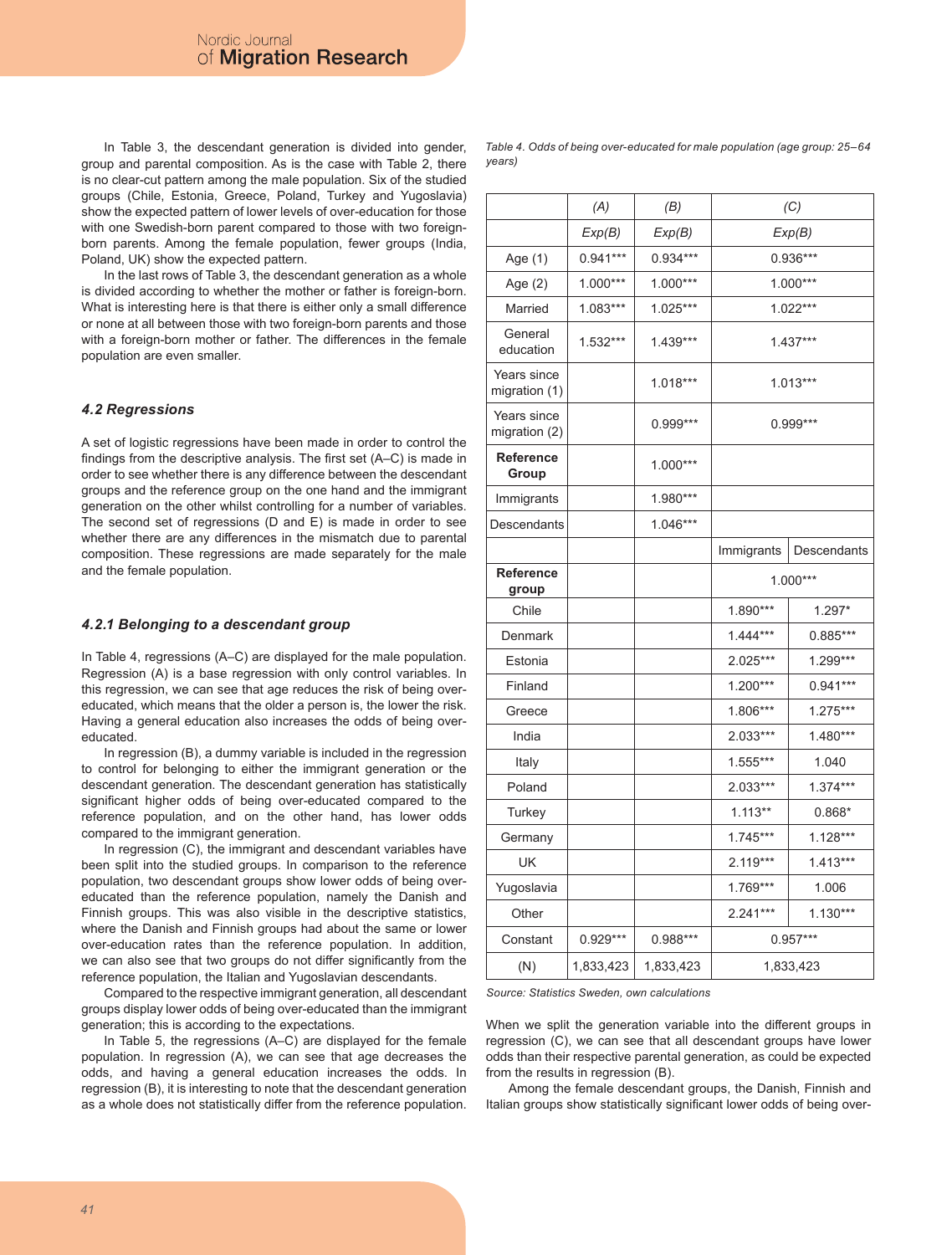educated compared to the reference population. In addition to this, four more groups - Chilean, Greek, Polish and German descendants – show no statistically significant difference compared to the reference group. In the descriptive analysis, the Danish and Italian descendants had lower over-education rates than the reference population. So, in the regressions controlling for other variables, it is interesting to see that the differences between the reference population and the descendant groups become less pronounced.

So far, the expectations discussed in the previous research seem to hold in general. In general, descendants have lower odds of being under-employed than the immigrant generation. As expected, there are also large differences between the studied groups. For the male population it also seems as though the expected results hold. Most of the descendant groups in the male population have odds of overeducation that are higher than the reference group. In the female population, this does not seem to be the case. Here only four of the descendant groups show significantly higher odds of being underemployed compared to the reference group.

#### *4.2.2 Parental composition*

In this step of the analysis, the aim is to determine whether parental composition has any influence on the odds of being over-educated. By analysing the Swedish-born population, and dividing them according to their parents' country of birth, it should be possible to see how parental composition affects over-education while controlling for the standard control variables. In regression (D), the focus is on having one or two foreign-born parents from the studied groups, and in regression (E), the focus is on which of the parents is foreign-born.

In Table 6, the results for the male population are presented. The expected result would be that those with one parent born in another country would have lower odds compared to those with two foreignborn parents, but higher odds than the reference population. The first thing that needs to be noted is that there are a lot of insignificant results, which makes the analysis difficult. Among the descendant groups with significant results for both one and two parents (Denmark, Estonia, Finland and Poland), only Estonian and Polish descendants with two parents born in the respective country have higher odds compared to those with one parent born in the respective country. In the light of these results, and based on these numbers, we are unable to draw any (safe) conclusions from the analysis.

Turning to the last regression (E), the expectations in this regression are the same as in the previous, namely that those with two foreign-born parents would have the highest odds of being overeducated. This is not the case in regression (E), however. Here, those with a foreign-born mother and a Swedish father have the highest odds of being over-educated, closely followed by those with a foreign-born father and a Swedish mother. Those with two foreign born parents have the lowest odds of being over-educated; even lower than the reference population. In this sense, the results are contrary to what was expected.

In Table 7, the results for the female population are presented. Much of what we saw in the analysis of the male population is repeated in the female population. In regression (D), four descendant groups show significant results for both one and two foreign-born parents (Denmark, Estonia, Italy and Turkey), which means that also here, it is difficult to draw any conclusions. Out of these four groups, only Estonians show the expected results with higher odds for those with two foreign-born parents than with one foreign-born parent. Also,

*Table 5. Odds of being over-educated for female population (age group: 25–64 years)*

|                              | (A)        | (B)        |            | (C)         |
|------------------------------|------------|------------|------------|-------------|
|                              | Exp(B)     | Exp(B)     | Exp(B)     |             |
| Age (1)                      | $0.896***$ | $0.891***$ | $0.890***$ |             |
| Age (2)                      | $1.001***$ | $1.001***$ | $1.001***$ |             |
| Married                      | $0.972***$ | $0.942***$ |            | 0.946***    |
| General<br>education         | 1.320***   | 1.439***   | 1.254***   |             |
| Years since<br>migration (1) |            | 1.006***   | 1.006***   |             |
| Years since<br>migration (2) |            | 1.000***   | $1.000***$ |             |
| Reference<br>group           |            | $1.000***$ |            |             |
| Immigrants                   |            | 1.775***   |            |             |
| Descendants                  |            | 0.987      |            |             |
|                              |            |            | Immigrants | Descendants |
| Reference<br>group           |            |            | $1.000***$ |             |
| Chile                        |            |            | $1.447***$ | 0.982       |
| Denmark                      |            |            | 1.578***   | $0.943**$   |
| Estonia                      |            |            | 3.362***   | $1.117**$   |
| Finland                      |            |            | 1.586***   | $0.974*$    |
| Greece                       |            |            | $1.374***$ | 1.062       |
| India                        |            |            | 1.583***   | $1.310*$    |
| Italy                        |            |            | 1.382***   | $0.847**$   |
| Poland                       |            |            | $2.517***$ | 1.079       |
| Turkey                       |            |            | 0.634***   | $0.586***$  |
| Germany                      |            |            | 1.688***   | 1.036       |
| UK                           |            |            | 1.555***   | 1.200***    |
| Yugoslavia                   |            |            | 1.297***   | $0.849***$  |
| Other                        |            |            | 1.845***   | 1.013       |
| Constant                     | 5.337***   | 5.763***   | 5.825***   |             |
| (N)                          | 1,761,869  | 1,761,869  | 1,761,869  |             |

*Source: Statistics Sweden, own calculations*

in regression (E), the results are similar to those seen in the male population, with the lowest odds among those having two foreignborn parents, closely followed by those with a foreign-born father and a Swedish-born mother. Both of these groups have lower odds than the reference population. Again, the results are inconclusive for the female population and further studies are required.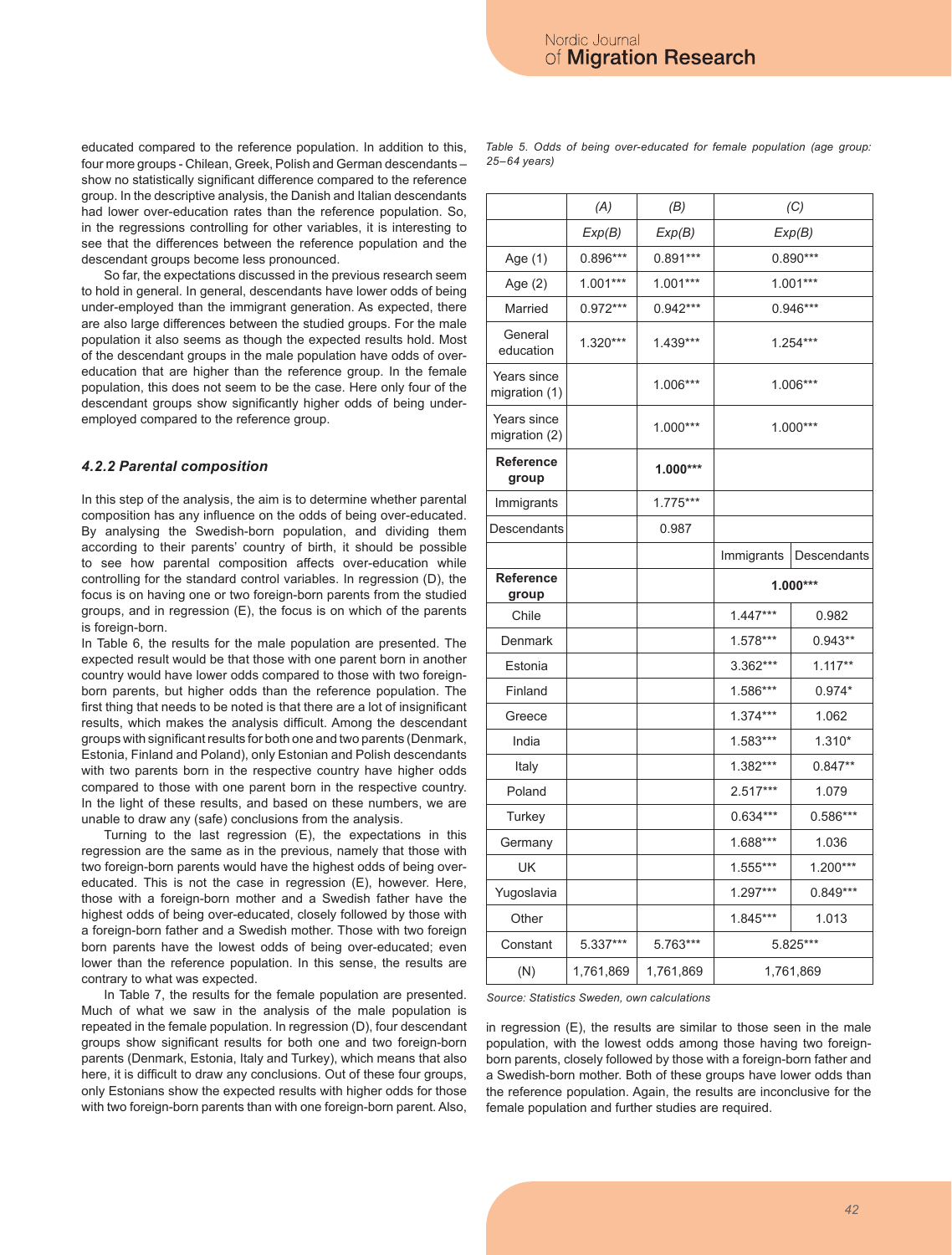*Table 6. Regression of (D) on (E) and the odds of being over-educated for male population (age group: 25–64 years)*

*Table 7. Regression of (D) on (E) and the odds of being over-educated for female population (age group: 25–64 years)*

|                       |                | (D)        | (E)        |
|-----------------------|----------------|------------|------------|
|                       |                | Exp(B)     | Exp(B)     |
| Age (1)               |                | $0.920***$ | $0.919***$ |
| Age (2)               |                | $1.001***$ | $1.001***$ |
| Married               |                | $1.035***$ | 1.035***   |
|                       |                |            |            |
| General education     |                | 1.432***   | 1.435***   |
| Both parents Swedish  |                |            | $1.000***$ |
| <b>Father Swedish</b> |                |            | 1.066***   |
| Mother Swedish        |                |            | 1.022***   |
| No Swedish parent     |                |            | 0.995***   |
|                       | Two<br>parents | One parent |            |
| Sweden                | $1.000***$     |            |            |
| Chile                 | 1.179          | 1.267      |            |
| Denmark               | $0.862*$       | 0.883***   |            |
| Estonia               | $1.641***$     | $1.241***$ |            |
| Finland               | $0.841***$     | $0.968*$   |            |
| Greece                | 1.295***       | 1.153      |            |
| India                 | 1.054          | 1.535***   |            |
| Italy                 | 0.983          | 1.026      |            |
| Poland                | $1.748***$     | $1.221***$ |            |
| Turkey                | $0.796***$     |            |            |
| Germany               | 1.006          | $1.142***$ |            |
| UK                    | 0.995          | 1.385***   |            |
| Yugoslavia            | 1.021          | $0.899*$   |            |
| Other                 | $1.200***$     | $1.108***$ |            |
| Constant              | $1.463***$     |            | $1.473***$ |
| Ν                     | 1,627,030      |            | 1,627,030  |
|                       |                |            |            |

|                         | (D)         | (E)        |            |
|-------------------------|-------------|------------|------------|
|                         | Exp(B)      |            | Exp(B)     |
| Age (1)                 |             | $0.874***$ | $0.875***$ |
| Age (2)                 |             | $1.001***$ | $1.001***$ |
| Married                 |             | $0.954***$ | $0.953***$ |
| General<br>education    |             | $1.253***$ | 1.255***   |
| Both parents<br>Swedish |             |            | 1.000***   |
| <b>Father Swedish</b>   |             |            | $1.027**$  |
| Mother Swedish          |             |            | $0.976*$   |
| No Swedish<br>parent    |             |            | 0.893***   |
|                         | Two parents | One parent |            |
| Sweden                  |             | $1.000***$ |            |
| Chile                   | 0.856       | 0.998      |            |
| Denmark                 | $0.869*$    | $0.946*$   |            |
| Estonia                 | $1.301***$  | 1.099*     |            |
| Finland                 | $0.877***$  | 1.000      |            |
| Greece                  | 0.967       | 1.049      |            |
| India                   | 1.460       | 1.212      |            |
| Italy                   | $0.607*$    | $0.856*$   |            |
| Poland                  | 1.270**     | 0.989      |            |
| Turkey                  | $0.505***$  | $0.736**$  |            |
| Germany                 | 0.942       | $1.046*$   |            |
| UK                      | 1.284       | 1.156**    |            |
| Yugoslavia              | $0.741***$  | 0.934      |            |
| Other                   | 0.955       | 1.008      |            |
| Constant                |             | 9.073***   | 8.913***   |
|                         | 1,548,301   |            | 1,548,301  |

*Source: Statistics Sweden, own calculations*

### **5 Discussion and conclusions**

The aim of the article is to study the occupational mismatch of the descendants of immigrants. This is done by analysing the mismatch for descendants in 12 different groups among the Swedish employed population between the ages of 25 and 64 years using register*Source: Statistics Sweden, own calculations*

based data from Statistics Sweden's database STATIV for 2007. The first question asked in this article is, do descendants have a lower occupational mismatch than their immigrant parents? The answer is a strong yes. When looking at the immigrant and descendant generations as a whole, there are significant differences among men and women. This result is also visible when the generations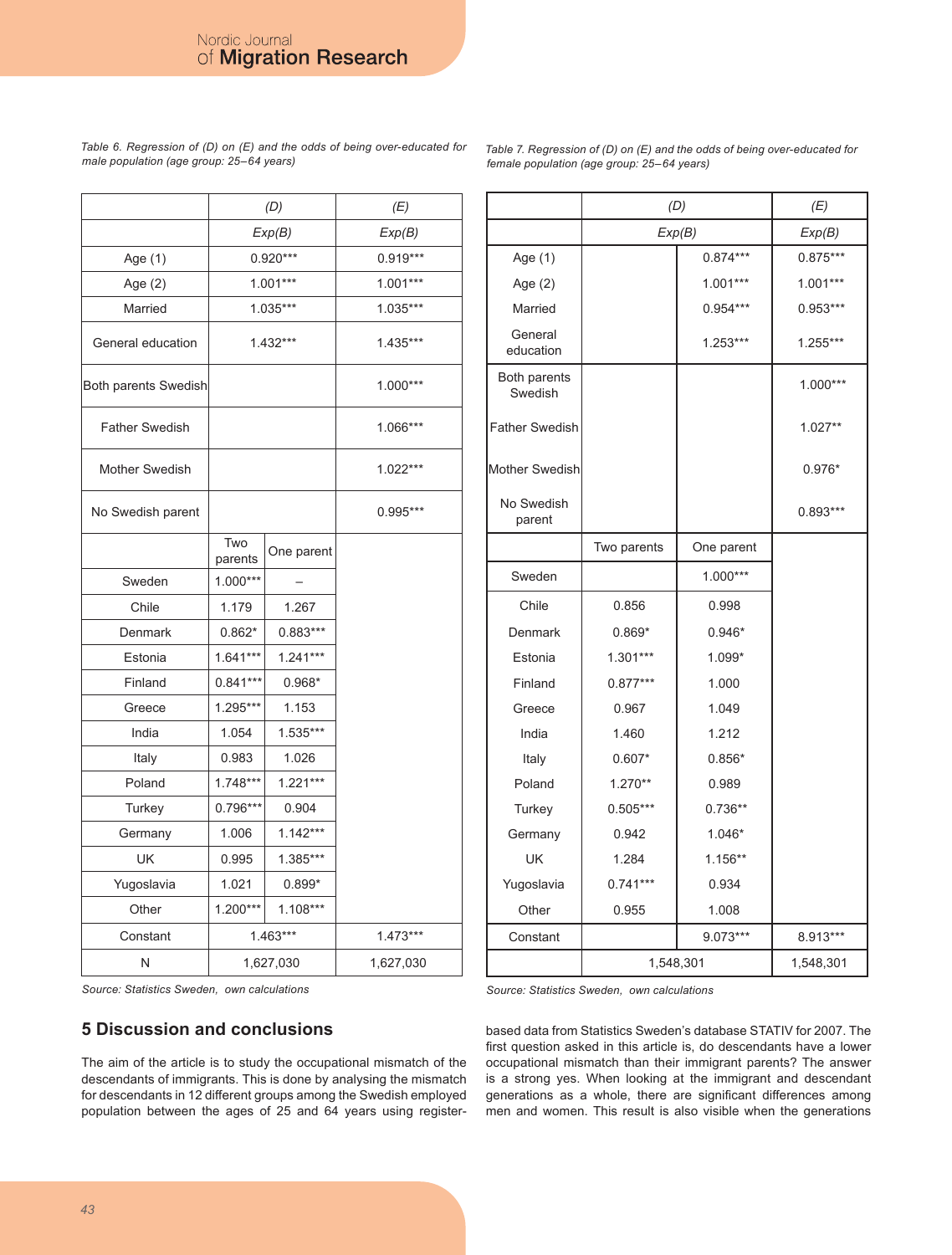are split into the 12 studied groups. This means that there is substantial evidence to suggest that, in terms of occupational mismatch, the descendant generation does much better than the parental immigrant generation. One possible explanation for this is that the descendants have obtained most of their education in Sweden and are thereby not affected by the devaluation of human capital (Chiswick & Miller 2009; Dahlstedt 2011) that their parents experienced when migrating. The descendant generation is also less likely to be affected by signalling problems since the education is obtained in Sweden. Descendants are also probably more fluent in the language and have a better knowledge of the labour market in Sweden; two factors that positively influence the mismatch, but this is something that have not been possible to control for in this analysis.

The second question posed in the article is if there are differences in occupational mismatch between the reference population and descendants. The answer is interesting. For the male population, the answer to the question is yes, because although there is only a small difference between the descendants and the reference group, it is nevertheless significant. For the female population, the answer is no. Looking at the descendant generation as a whole, there is no statistically significant difference in the odds of being underemployed between the reference group and the descendants. When controlling for the specific descendant group, the results show that only three of the twelve studied groups have odds that are higher than the reference group. The other groups have lower or nonsignificant odds. This means that there is no or very little difference between the female descendants and the reference group when it comes to the occupational mismatch. This result is both unexpected and positive, because it also means that female descendants do as well as the reference group. So, in terms of occupational mismatch, descendant females do better than descendant males as well as the reference group. Although this is a positive and unexpected result, it must be said that the female population as a whole has a higher level of mismatch than the male population as a whole, which opens up a less positive interpretation, namely that female descendants are 'integrated' into over-education.

The third question; does it matter whether one or two of the descendants' parents are born outside of Sweden, was a difficult question to answer. The descriptive analysis was inconclusive, which was also the case for the regression analysis. The analysis of the parental composition could be interpreted as parental composition having little influence on the occupational mismatch.

The answer to the fourth question concerning the parental country of origin is yes, there are major differences between the studied descendant groups, just as there are major differences between the immigrant groups. In this sense, it seems that the parents' country of birth affects the mismatch. This is a result that points to the importance of group specific analysis, also for the descendant generation. As noted in the discussion of previous research, most of the research on the labour market position of the descendant generation in Sweden has focused on the analysis of regional groups. The differences found in this particular study would not have been identified if the regional group method had been applied.

As stated in the previous research, both national and international research on the labour market position for the descendant generation shows that, in terms of employment rates and wages, descendants are worse off in the labour market than the native population (Algan *et al*. 2009; Belzil & Poinas 2008; Chiswick & DebBurman 2003; Hammarstedt 2002, 2009; Rooth & Ekberg 2003; Skyt Nielsen *et al*. 2001; Tu 2010). In this perspective, it is interesting to see that with regard to occupational mismatch, there is little (the male population) or no (the female population) difference between the descendant generation and the reference group (Swedish born with two Swedishborn parents). One possible explanation for this is that there is an initial penalty for descendants in terms of finding it more difficult to obtain employment. Such penalties could be due to discriminatory practices (Carlsson & Rooth 2007), a non-Swedish sounding name (Arai & Skogman Thoursie 2009) and signalling problems (Spence 1973). However, once inside the labour market, there is no or very little penalty (although there is a bigger penalty for male descendants than for female descendants). However, it must be remembered that the selection of groups in this study 'suffers' from a positive selection bias, which means that almost all the groups are European and have a long history in Sweden. Whether these results will hold in an analysis of more recent non-European groups has yet to be discovered.

From a policy perspective, it means that resources to improve the descendant generation's position in the labour market should be aimed at the recruitment process, since the results from previous research suggest that there is a penalty for the descendant generation in obtaining employment, that is, in the recruiting process. At the same time, this study suggests that once inside the labour market, fewer problems are encountered in obtaining employment at a level that is in accordance with the educational level of the individual. As seen in this study, and also in other studies of mismatch, the female population as a whole has a higher level of mismatch. This needs to be addressed both from a policy perspective and in research and questions asked as to why this is so and how it could be countered.

**Inge Dahlstedt** (Ph.Lic) is a doctoral student at the Department of Global Political Studies and Malmö Institute for Studies on Migration Diversity and Welfare, at Malmö University. His main research interest is labour market integration. Previous publications include the article 'Occupational Match – Over- and Under-education among Immigrants in the Swedish Labour Market' (2011) *Journal of International Migration & Integration*, Vol. 12:3, pp. 349–367, and the joint Nordic publication *Scandinavia's Population Groups Originating from Developing Countries: Change and Integration* (Tema Nord 2013:561).

#### **Notes**

Age squared and years since migration squared is added to the regression model in order to make the model more accurate. Adding the square of age and years since migration allows the model to predict the effect of age and years since migration even if it is a non-linear relationship.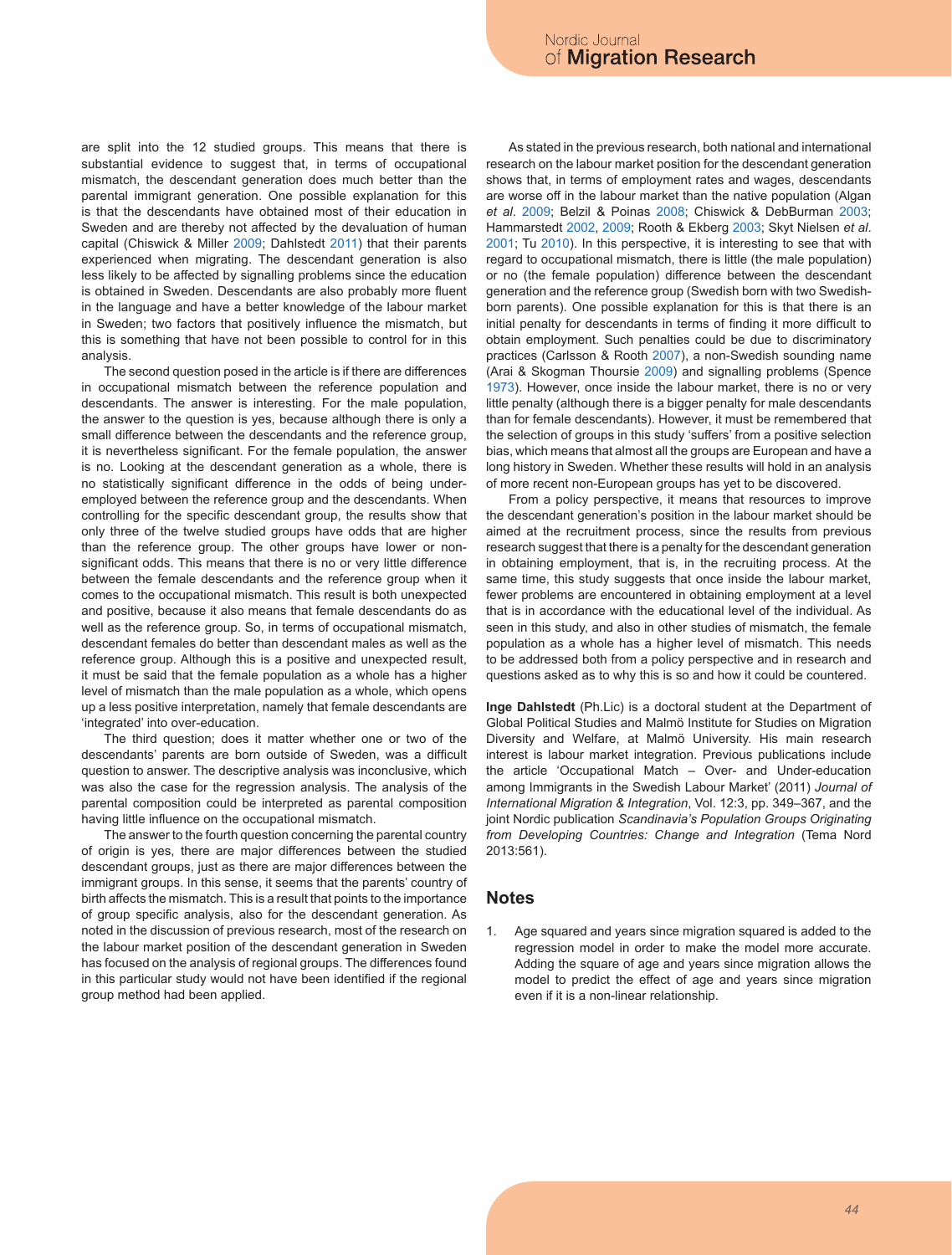## **References**

Algan, Y, Dustmann, C, Glitz, A & Manning, A 2009, *The Economic Situation of First- and Second-Generation Immigrants in France, Germany and the UK*, IZA DP, no. 4514.

- Andersson Joona, P, Gupta N & Wadensjö, E 2014, 'Overeducation among immigrants in Sweden: incidence, wage effects and state dependence', *IZA Journal of Migration*, vol. 3, no. 9, pp. 1–23, DOI:10.1186/2193-9039-3-9.
- Andersson, L & Hammarstedt, M 2010, 'Intergenerational transmissions in immigrant self-employment: evidence from three generations', *Small Business Economics*, vol. 34, no. 3, pp. 261–276, DOI:10.1007/s11187-008-9117-y.
- Andersson, L & Hammarstedt, M 2011, 'Transmission of self-employment across immigrant generations: the importance of ethnic background and gender', *Review of Economics of the Household*, vol. 9, no. 4, pp. 555–577, DOI:10.1007/s11150-010-9102-5.
- Arai, M & Skogman Thoursie, P 2009, 'Renouncing personal names: an empirical examination of surname change and earnings', *Journal of Labor Economics*, vol. 27, no. 1, pp. 127–147, DOI:10.1086/593964.
- Åslund, O & Rooth, D-O 2007, 'Initial labour market conditions and immigrant earnings', *The Economic Journal*, vol. 117, no. 518, pp. 422–448, DOI:10.1111/j.1468-0297.2007.02024.x.
- Bauer, TK 2002, 'Educational mismatch and wages: a panel analysis', *Economics of Education Review*, vol. 21, no. 3, pp. 221–229, DOI:10.1016/S0272-7757(01)00004-8.
- Becker, G 1964, *Human capital a theoretical and empirical analysis, with special reference to education*, Chicago University Press, Chicago.
- Behrenz, L, Hammarstedt, M & Månsson, J 2007, 'Second-generation immigrants in the Swedish labour market', *International Review of Applied Economics*, vol. 21, no. 1, pp. 157–174, DOI:10.1080/02692170601035074.
- Belzil, C & Poinas, F 2008, *Education and Early Career Outcomes of Second-Generation Immigrants in France*, IZA DP, no. 3877.
- Berggren, K & Omarsson, A 2001, *Rätt man på fel plats En studie av arbetsmarknaden för utlandsfödda akademiker som invandrat under 1990-talet*, Arbetsmarknadsstyrelsen, Ura:2001:4.
- Bethoui, A 2006, *Unequal opportunities the impact of social capital and recruitment methods on immigrants and their children in the Swedish labour market*, Linköping studies in Arts and Science, No. 369, Linköping.
- Bevelander, P & Dahlstedt, I 2012, *Sweden's population groups originating from developing countries: change and integration*, Current Themes in IMER Research No. 12, Holmbergs, Malmö.
- Bevelander, P & Pendakur, R 2009, 'The employment attachment of resettled, refugees, refugees and family reunion migrants in Sweden', in *Resettled and Included? The employment integration of resettled refugees in Sweden*, eds. P Bevelander, M Hagström & S Rönnqvist, Holmbergs, Malmö.
- Bevelander, P 2000, *Immigrant employment integration and structural change in Sweden 1970–1995*, Lund: Studies in Economic History, Lund.
- Bevelander, P 2011, 'The employment integration of resettled refugees, asylum claimants, and family reunion migrants in Sweden', *Refugee Survey Quarterly*, vol. 30, no. 1, pp. 22–43, DOI:10.1093/rsq/hdq041.
- Bevelander, P & Lundh, C 2007, 'Utbildning, yrke och inkomst bland iranska män i Sverige', *Ekonomisk Debatt*, vol. 35, no. 3, pp. 32–40, DOI: http://hdl.handle.net/2043/7492.

Borjas, G 1993, 'The intergenerational mobility of immigrants', *Journal of Labor Economics*, vol. 11, no. 1, pp. 113–135, DOI:10.1086/298319.

- Borjas, G 1992, 'Ethnic capital and intergenerational mobility', *The Quarterly Journal of Economics*, vol. 107, no. 1, pp. 123–150, DOI:10.2307/2118325.
- Brynin, M & Longhi, S 2009, 'Overqualification: major or minor mismatch?', *Economics of Education Review*, vol. 28, pp. 114– 121, DOI:10.1016/j.econedurev.2008.01.003.
- Carlsson, M & Rooth, D-O 2007, 'Evidence of ethnic discrimination in the Swedish labour market using experimental data', *Labour Economics*, vol. 14, no. 4, pp. 716–729, DOI:10.1016/j. labeco.2007.05.001.
- Child, I 1943, *Italian or American? The second generation in conflict*, Yale University Press, New Haven.
- Chiswick, B & DebBurman, N 2003, *Educational Attainment: Analysis by Immigrant Generation*, IZA DP, no. 731.
- Chiswick, B & Miller, P 2009, 'The International transferability of immigrant's human capital', *Economics of Education Review*, vol. 28, no. 2, pp. 162–169, DOI:10.1016/j. econedurev.2008.07.002.
- Chiswick, B 1978, 'The earnings of immigrants and their sons', *Challenge*, vol. 21, no. 2, pp. 55–61, Available from <http://www. jstor.org/stable/40719651>.
- Crul, M, Schneider, J & Lelie, F (eds) 2012, *The European second generation compared – does the integration context matter?*, Amsterdam University Press, Amsterdam.
- Dahlstedt, I & Bevelander, P 2010, 'The importance of where and what – the effect of home country versus host country and general versus vocational education on the employment integration of immigrants in Sweden', *Journal of Immigrant & Refugee Studies*, vol. 8, no. 2, pp. 158–192, DOI:10.1080/1556 2948.2010.480879.
- Dahlstedt, I 2011, 'Occupational match over- and under-education among immigrants in the Swedish labour market', *Journal of International Migration and Integration*, vol. 12, no. 3, pp. 349– 367, DOI:10.1007/s12134-010-0172-2.
- Green, C, Kler, P & Leeves, G 2007, 'Immigrants overeducation: evidence from recent arrivals to Australia', *Economics of Education Review*, vol. 26, no. 4, pp. 420–432, DOI:10.1016/j. econedurev.2006.02.005.
- Groeneveld, S & Hartog, J 2004, 'Overeducation, wages and promotions within the firm', *Labour Economics*, vol. 11, no. 6, pp. 701–714, DOI:10.1016/j.labeco.2003.11.005.
- Groot, W & Maassen van den Brink, H 2000, 'Overeducation in the labour market: a meta-analysis', *Economics of Education Review*, vol. 19, no. 2, pp. 149–158. DOI:10.1016/S0272- 7757(99)00057-6.
- Hammarstedt, M & Ekberg, J 2004, 'Unemployment compensation and the use of social assistance among second-generation immigrants in Sweden', *International Journal of Social Welfare*, vol. 13, no. 3, pp. 254–265, DOI:10.1111/j.1369- 6866.2004.00319.x.
- Hammarstedt, M & Palme, M 2012, 'Human capital transmission and the earnings of second-generation immigrants in Sweden', *IZA Journal of Migration*, vol. 1, no. 1, pp. 1–23, DOI:10.1186/2193- 9039-1-4.
- Hammarstedt, M 2002, 'Hur försörjer sig andra generationens invandrare?', *Ekonomisk debatt*, vol. 30, no. 5, pp. 417–426.